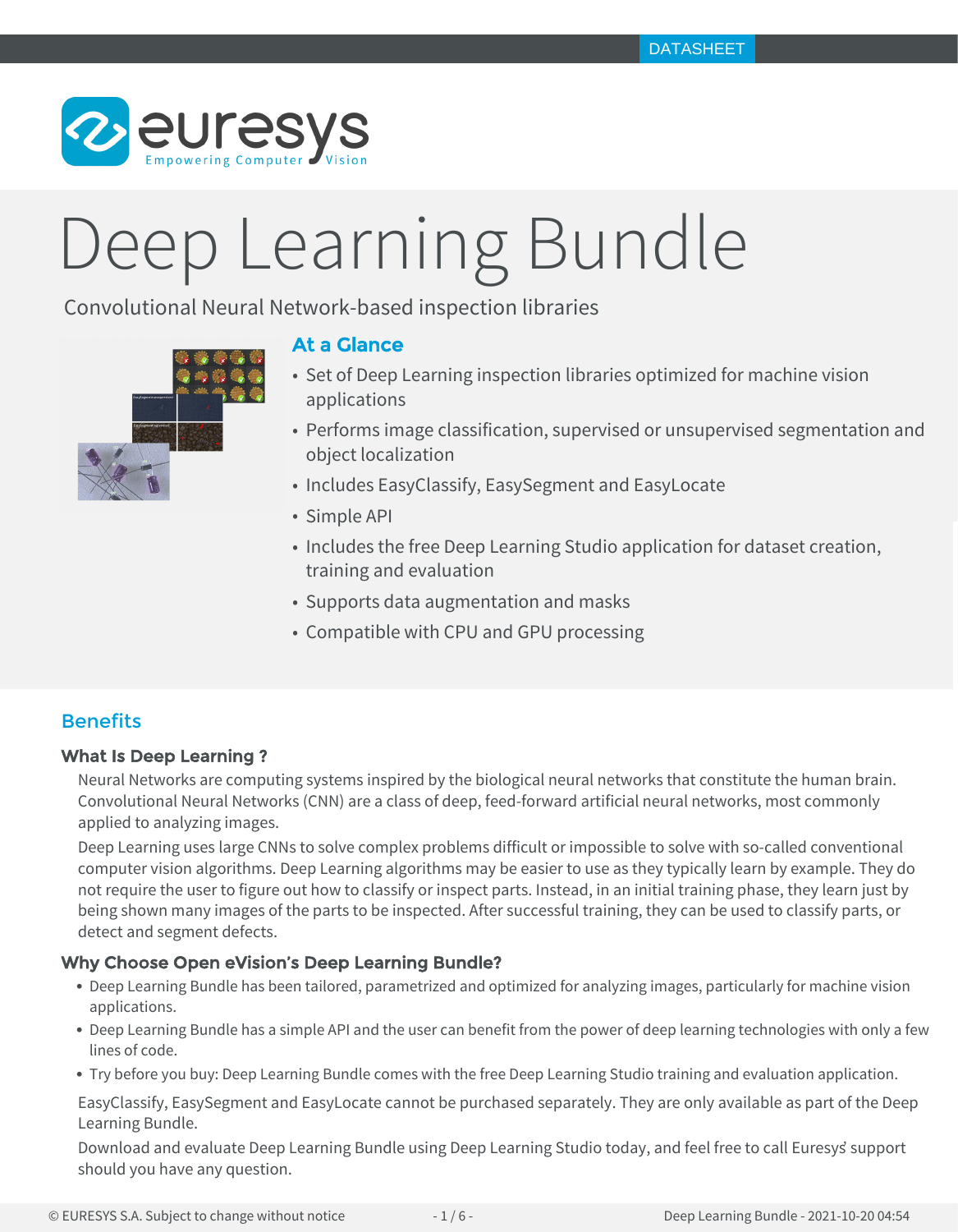# EasyClassify Description

EasyClassify is the classification tool of Deep Learning Bundle.

EasyClassify requires the user to label training images, that is to tell which ones are good and which ones are bad, or which ones belong to which class. After this learning/training process, the EasyClassify library is able to classify images. For any given image, it returns a list of probabilities, showing the likelihood that the image belongs to each of the classes it has been taught. For example, if the process requires setting apart bad parts from good ones, EasyClassify returns whether each part is good or bad, and with what probability.

# EasySegment Unsupervised mode

EasySegment is the segmentation tool of Deep Learning Bundle. EasySegment performs defect detection and segmentation. It identifies parts that contain defects, and precisely pinpoints where they are in the image. The unsupervised mode of EasySegment works by learning a model of what is a "good" sample (i.e. a sample without any defect). This is done by training it only with images of "good" samples. Then, the tool can be used to classify new images as good or defective and segment the defects from these images. By training only with images of good samples, the unsupervised mode of EasySegment is able to perform inspection even when the type of defect is not known beforehand or when defective samples are not readily available.

# EasySegment Supervised mode

EasySegment is the segmentation tool of Deep Learning Bundle. EasySegment performs defect detection and segmentation. It identifies parts that contain defects, and precisely pinpoints where they are in the image. The supervised mode of EasySegment works by learning a model of what is a defect and what is a "good" part in an image. This is done by training with images annotated with the expected segmentation. Then, the tool can be used to detect and segment the defects in new images. The supervised mode of EasySegment achieves better precision and can segment more complex defects than the unsupervised mode thanks to the knowledge of the expected segmentation.

# EasyLocate Description

EasyLocate is the localization and identification library of Deep Learning Bundle. It is used to locate and identify objects, products, or defects in the image. It has the capability of distinguishing overlapping objects and, as such, EasyLocate is suitable for counting the number of object instances.

In practice, EasyLocate predicts the bounding box surrounding each object, or defect, it has found in the image and assigns a class label to each bounding box. It must be trained with images where the objects or defects that must be found have been annotated with a bounding box and a class label.

# Deep Learning Studio

Open eVision includes the free Deep Learning Studio application. This application assists the user during the creation of the dataset as well as the training and testing of the deep learning tool. For EasySegment, Deep Learning Studio integrates an annotation tool and can transform prediction into ground truth annotation. It also allows to graphically configure the tool to fit performance requirements. For example, after training, one can choose a tradeoff between a better defect detection rate or a better good detection rate.

# Deep Learning Bundle Feature Comparison

## Performance

Deep Learning generally requires significant amounts of processing power, especially during the learning phase. Deep Learning Bundle supports standard CPUs and automatically detects Nvidia CUDA-compatible GPUs in the PC. Using a single GPU typically accelerates the learning and the processing phases by a factor of 100.

# Neo Licensing System

- Neo is the new Licensing System of Euresys. It is reliable, state-of-the-art, and is now available to store Open eVision and eGrabber licenses.
- Neo allows you to choose where to activate your licenses, either on a Neo Dongle or in a Neo Software Container. You buy a license, you decide later.
- Neo Dongles offer a sturdy hardware and provide the flexibility to be transferred from a computer to another.
- Neo Software Containers do not need any dedicated hardware, and instead are linked to the computer on which they have been activated.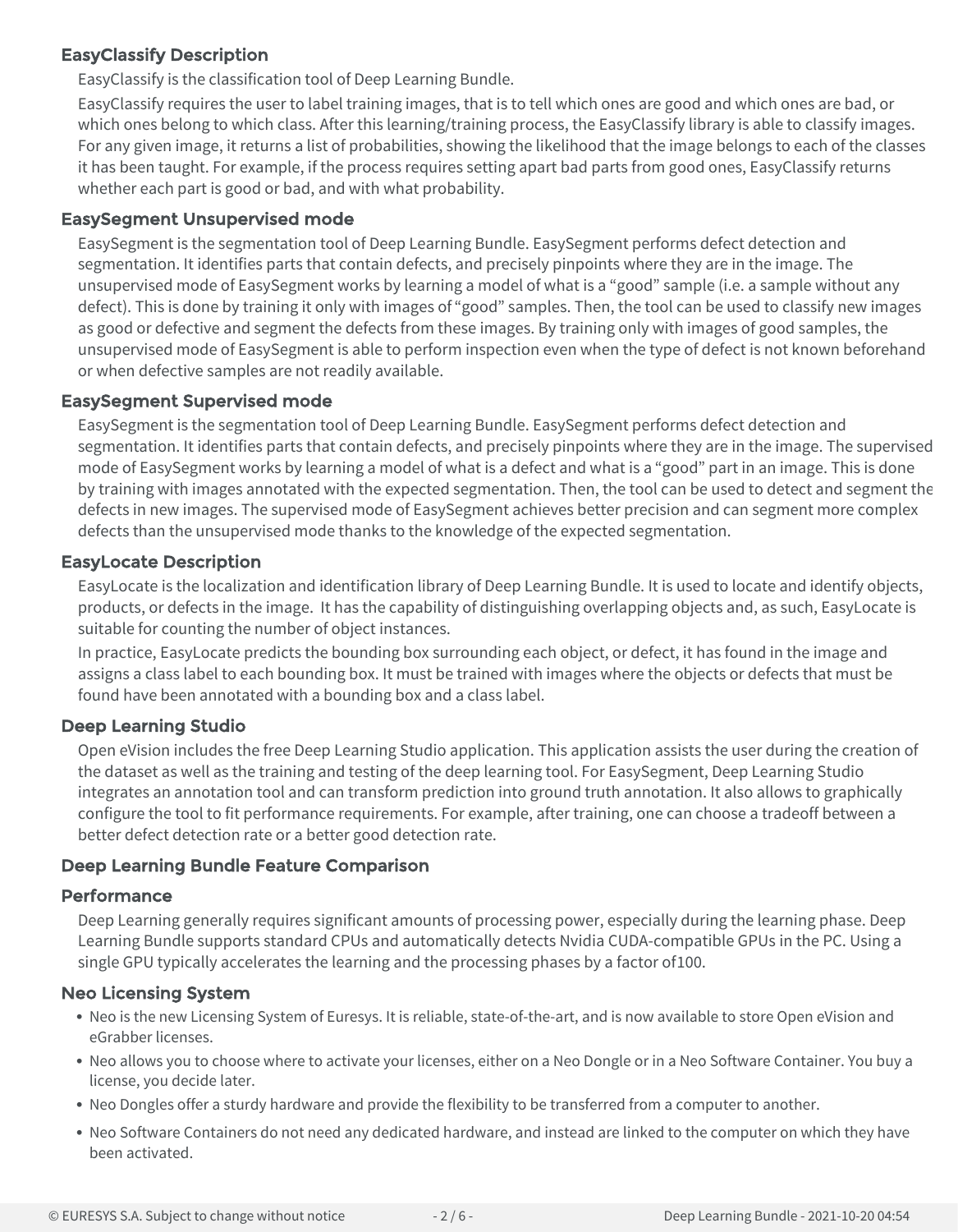• Neo ships with its own, dedicated, Neo License Manager, which comes in two flavours: an intuitive, easy to use, Graphical User Interface and a Command Line Interface that allows for easy automation of Neo licensing procedures.

# All Open eVision libraries are available for Windows and Linux

- Windows 7 to Windows 10, x86 (32 bits) and x86-64 (64 bits)
- Linux x86-64 (64 bits) with a glibc version 2.18 or newer

# Developed with the support of the DG06 Technology Development Department

# Applications

# Machine Vision for the Electronic Manufacturing Industry

- PCB inspection
- Mark inspection
- LED inspection

# Machine Vision for the General Manufacturing Industries

- Presence / Absence check
- Surface analysis
- Assembly inspection
- Code quality verification for label printing machines

## Machine Vision for the Food Inspection Industry

• Food inspection and sorting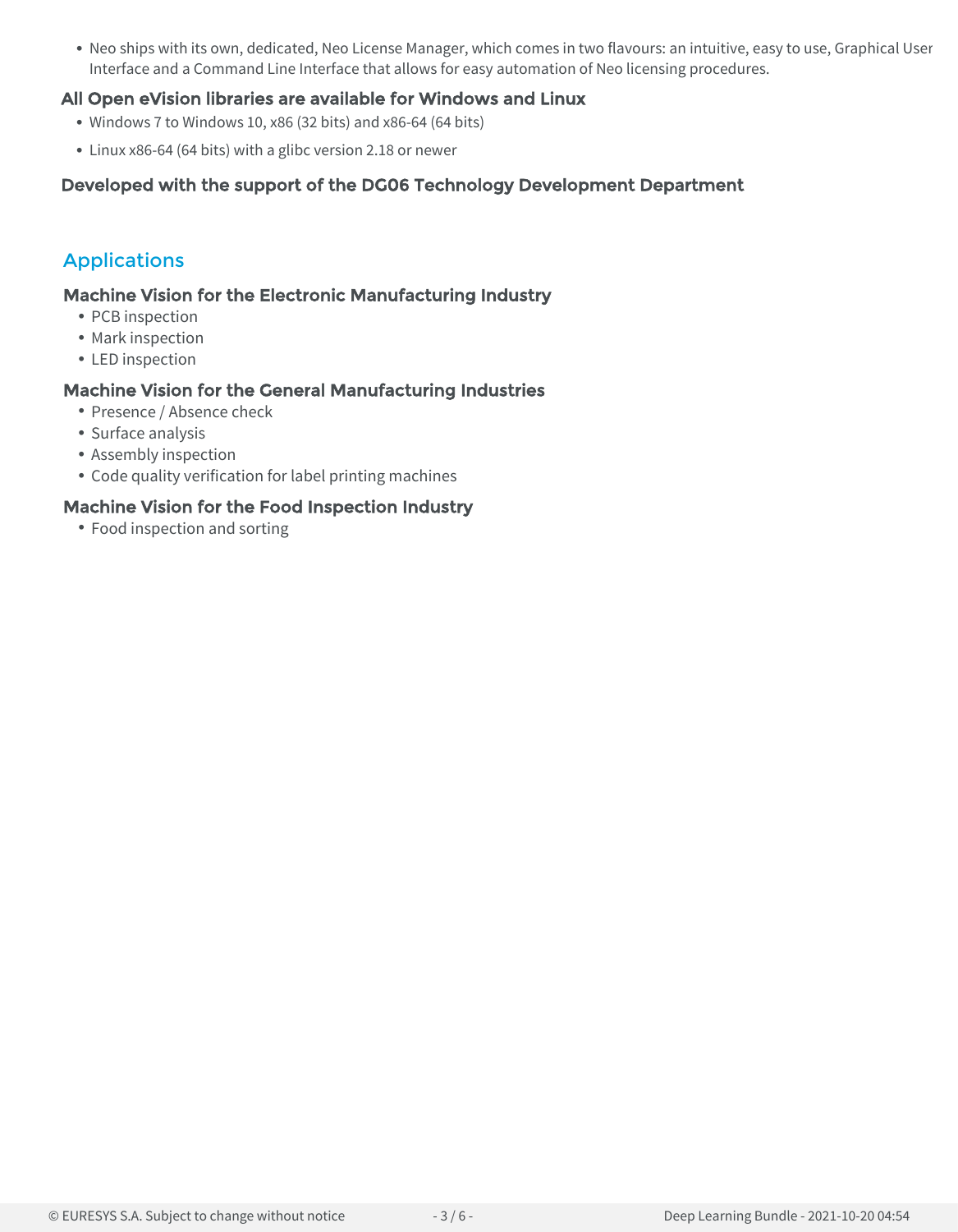# Specifications

# **Software**

| Host PC Operating System    | • Open eVision is a set of 32-bit and 64-bit libraries that require a processor compatible<br>with the SSE4 instruction set. |
|-----------------------------|------------------------------------------------------------------------------------------------------------------------------|
|                             | • The Deep Learning Bundle is only available in the 64-bit Open eVision library.                                             |
|                             | • Open eVision can be used on the following operating systems:                                                               |
|                             | $-$ Windows 10 (32- and 64-bits)                                                                                             |
|                             | $-$ Windows 8 (32- and 64-bits)                                                                                              |
|                             | $-$ Windows 7 (32- and 64-bits)                                                                                              |
|                             | - Linux 64 bits (x86-64 only) with a glibc version greater or equal to 2.18                                                  |
|                             | • Since Open eVision 2.6, discontinued support of:                                                                           |
|                             | - Windows Vista 32-bits Service Pack 1                                                                                       |
|                             | - Windows XP 32-bits Service Pack 3                                                                                          |
|                             | - Windows Embedded Standard 2009 32-bits                                                                                     |
|                             | • Remote connections                                                                                                         |
|                             | - Remote connections are allowed using remote desktop, TeamViewer or any other<br>similar software.                          |
|                             | • Virtual machines                                                                                                           |
|                             | - Linux virtual machines are supported. Microsoft Hyper-V and Oracle VirtualBox                                              |
|                             | hypervisors have been successfully tested.                                                                                   |
|                             | - Windows virtual machines are not supported.                                                                                |
|                             | • Minimum requirements:                                                                                                      |
|                             | $-$ RAM: 8 GB                                                                                                                |
|                             | $-$ Display size: 800 x 600. 1280 x 1024 recommended.                                                                        |
|                             | - Color depth: 16 bits. 32 bits recommended.                                                                                 |
|                             | - Between 100 MB and 2 GB free hard disk space for libraries, depending on selected<br>options.                              |
| APIs                        | • Supported Integrated Development Environments and Programming Languages:                                                   |
|                             | - Microsoft Visual Studio 2008 SP1 (C++, C#, VB .NET, C++/CLI)                                                               |
|                             | - Microsoft Visual Studio 2010 (C++, C#, VB .NET, C++/CLI)                                                                   |
|                             | - Microsoft Visual Studio 2012 (C++, C#, VB .NET, C++/CLI)                                                                   |
|                             | - Microsoft Visual Studio 2013 (C++, C#, VB .NET, C++/CLI)                                                                   |
|                             | - Microsoft Visual Studio 2015 (C++, C#, VB .NET, C++/CLI)                                                                   |
|                             | - Microsoft Visual Studio 2017 (C++, C#, VB .NET, C++/CLI)                                                                   |
|                             | - Microsoft Visual Studio 2019 (C++, C#, VB .NET, C++/CLI)                                                                   |
|                             | - QtCreator 4.15 with Qt 5.12                                                                                                |
| <b>Ordering Information</b> |                                                                                                                              |
| Product code - Description  | • 4182 - Open Deep Learning Bundle for USB dongle                                                                            |
|                             | • 4232 - Open Deep Learning Bundle for PAR dongle                                                                            |
|                             | • 4282 - Open Deep Learning Bundle for soft-based licensing                                                                  |
|                             | • 4332 - Open eVision Deep Learning Bundle                                                                                   |
| Optional accessories        | • 6512 - eVision/Open eVision USB Dongle (empty)                                                                             |
|                             | • 6513 - eVision/Open eVision Parallel Dongle (empty)                                                                        |
|                             | • 6514 - Neo USB Dongle (empty)                                                                                              |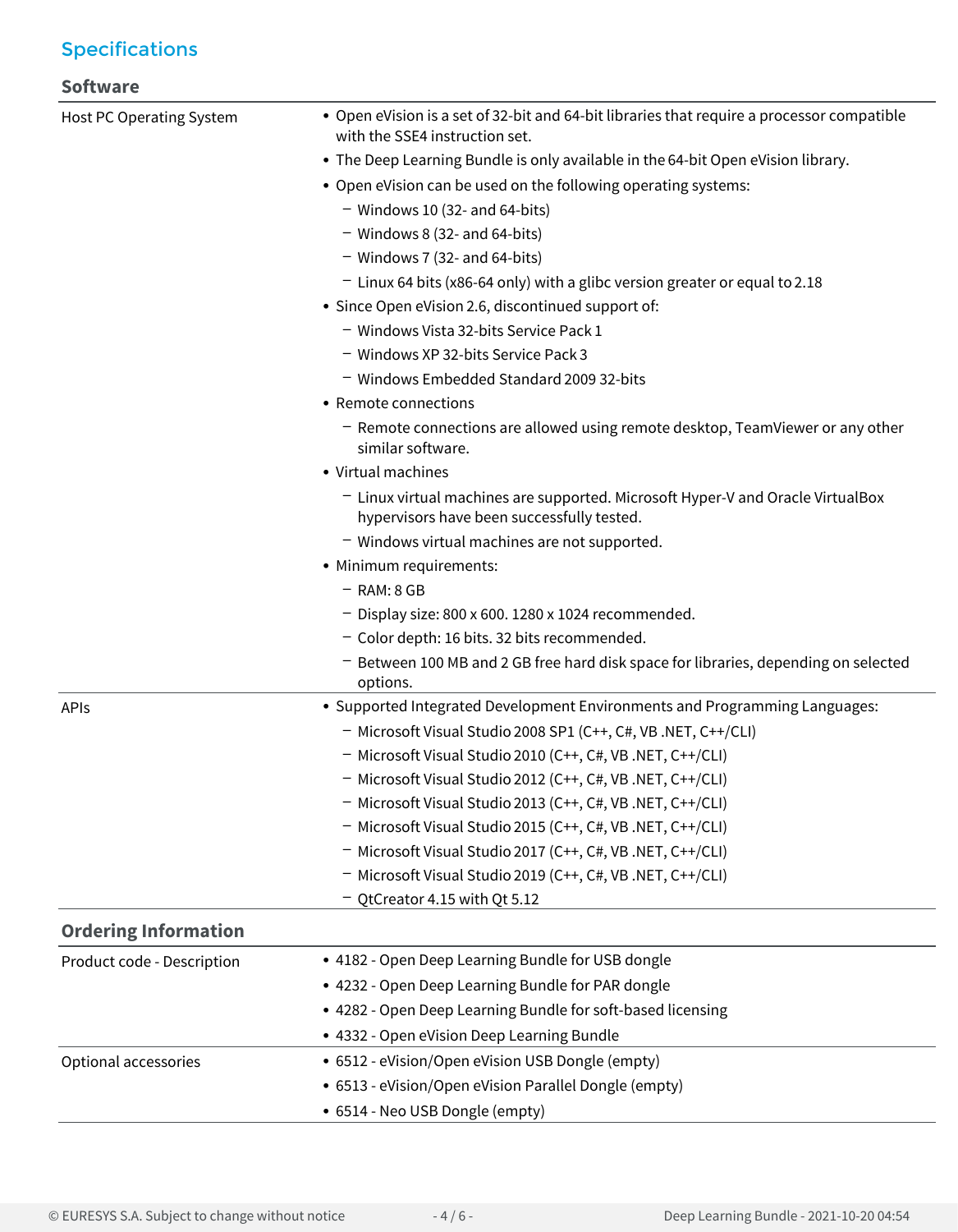

## **FMFA**

### **Euresys SA**

Liège Science Park - Rue du Bois Saint-Jean, 20 4102 Seraing - Belgium

Phone: +32 4 367 72 88 Email: sales.europe@euresys.com

## **FMFA**

### **Sensor to Image GmbH**

Lechtorstrasse 20 - 86956 Schongau - Germany Phone: +49 8861 2369 0 Email: sales.europe@euresys.com

## AMERICA

#### **Euresys Inc.**

27132-A Paseo Espada - Suite 421 San Juan Capistrano, CA 92675 - United States Phone: +1 949 743 0612 Email: sales.americas@euresys.com

#### ASIA

## **Euresys Pte. Ltd.**

750A Chai Chee Road - #07-15 ESR BizPark @ Chai Chee Singapore 469001 - Singapore

Phone: +65 6445 4800 Email: sales.asia@euresys.com

#### **CHINA**

## **Euresys Shanghai Liaison Office**

Unit 802, Tower B, Greenland The Center - No.500 Yunjin Road, Xuhui District 200232 Shanghai - China Euresys上海联络处 上海市徐汇区云锦路500号绿地汇中心B座802室 200232

Phone: +86 21 33686220 Email: sales.china@euresys.com

## **CHINA**

## **Euresys Shenzhen Liaison Office**

Room 1202 - Chinese Overseas Scholars Venture Building 518057 Shenzen - China Euresys深圳联络处 深圳南山区留学生创业大厦1期1202 518057 Phone: +86 755 86506902 Email: sales.china@euresys.com

## JAPAN

## **Euresys Japan K.K.**

Expert Office Shinyokohama - Nisso Dai 18 Building, Shinyokohama 3-7-18, Kohoku Yokohama 222-0033 - Japan 〒222-0033 神奈川県横浜市港北区新横浜3-7-18 日総第18ビル エキスパートオフィス新横浜

Phone: +81 45 594 7259